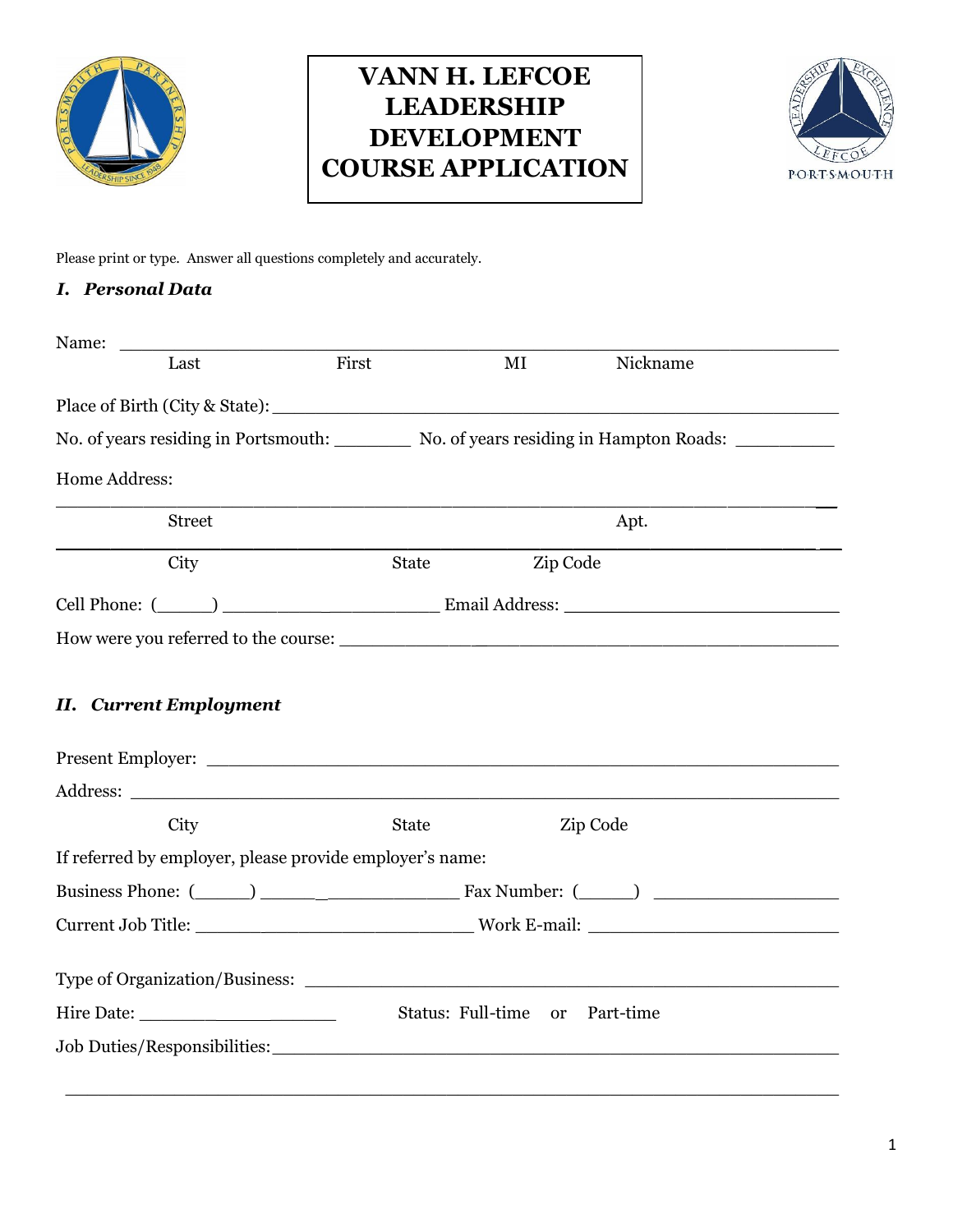| Name of Group | <b>Position &amp; Date of Service</b> | <b>Responsibilities</b> |
|---------------|---------------------------------------|-------------------------|
|               |                                       |                         |
|               |                                       |                         |
|               |                                       |                         |

### *III. Education*

Begin with last high school attended and then any college/university or postgraduate work.

| <b>Name/Location of School</b> | From/To | <b>Major</b> | Diploma/Degree |
|--------------------------------|---------|--------------|----------------|
|                                |         |              |                |
|                                |         |              |                |

## *IV. Community, Civic, and Social Accomplishments, Activities (if applicable).*

| Organization | <b>Position and Date of Service</b> | <b>Responsibilities</b> |
|--------------|-------------------------------------|-------------------------|
|              |                                     |                         |
|              |                                     |                         |
|              |                                     |                         |
|              |                                     |                         |
|              |                                     |                         |
|              |                                     |                         |

Clubs, Committees, Volunteer Work, and Other Services

### *V. Brief Essay Questions*

Please answer each of the following questions in separate paragraphs on another sheet(s). **In your answers, try to use examples from outside of your job/place of employment.**

1) Why are you interested in the welfare of Portsmouth, and why do you want to participate in the Vann H. Lefcoe Leadership Development Course?

2) If accepted, explain how you intend to use your time and energies to benefit the citizens of Portsmouth.

3) Describe a situation, in Portsmouth or elsewhere, when you have tried to make an impact. Give relevant details on why your efforts did or did not succeed and what you gained from this experience.

### *VI. Recommendation*

A letter of reference from a non-relative may be supplied, but is not mandatory.